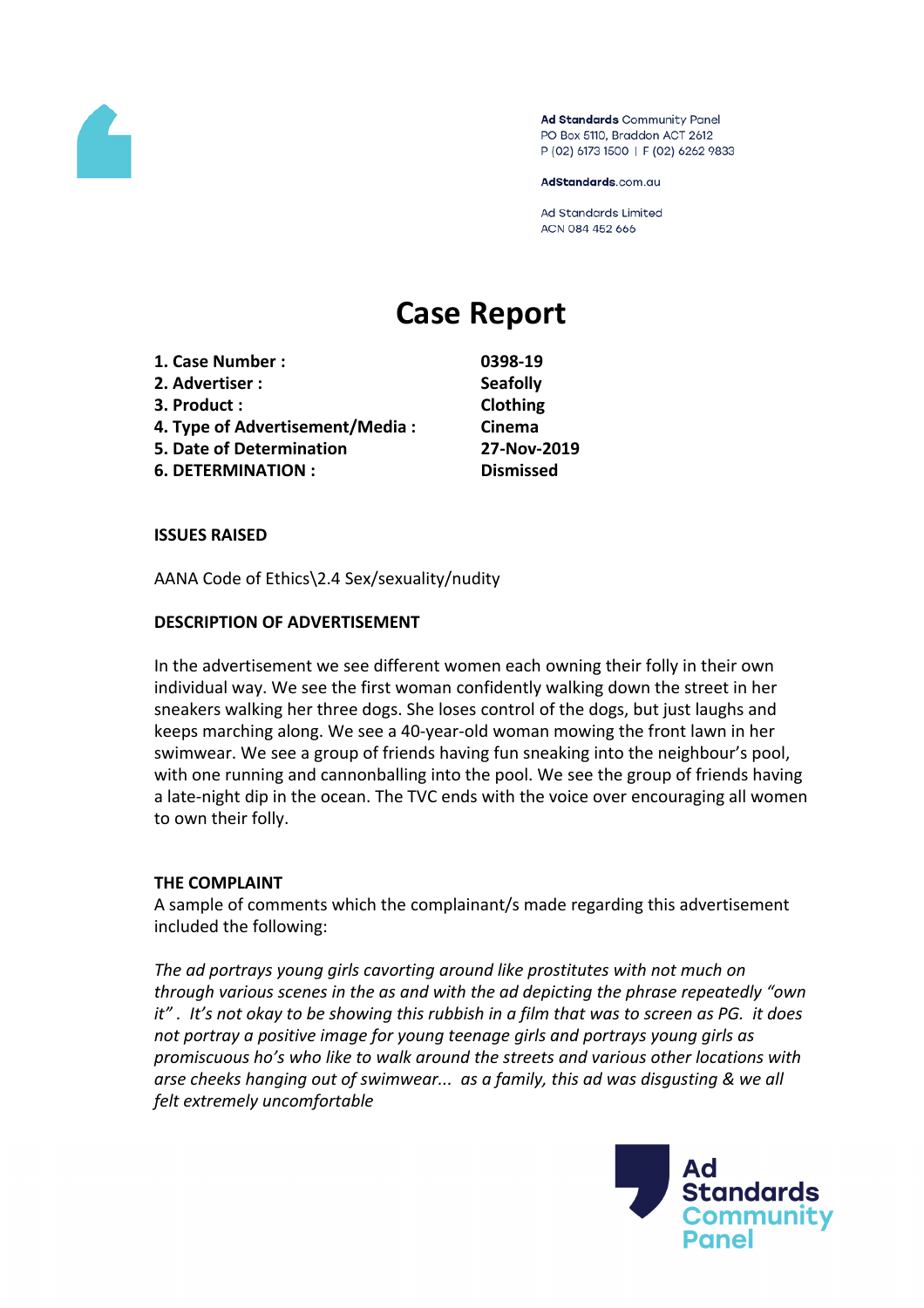

#### **THE ADVERTISER'S RESPONSE**

Comments which the advertiser made in response to the complainant/s regarding this advertisement include the following:

*These comments relate to all aspects of the AANA Code of Ethics, Section 2. The complaint received 17/11/19 related to 2.4.*

## *2.1*

*There is no discrimination depicted in the ad. Everyone is depicted equally and inclusively in carefree, confident moments. No one is treated less favourably or vilified on account of race, ethnicity, nationality, gender, age, sexual preference, religion, disability, mental illness or political belief.*

## *2.2*

*There is no exploitative or degrading treatment of women in the ad. Seafolly is swimwear that fits well and this product benefit is illustrated by the confident feeling the fit gives the women. Women are not depicted as commodities in the ad and no one is depicted in a way that suggests sex or in a sexual pose. There are also no minors or children in the advertising.*

*Seafolly swimwear has a category reputation for moderate to high coverage, specialised support for D/DD/F cups and is not "skimpy." The Seafolly swimwear which appears in the ad includes two one-pieces and four bikinis; all of which the community would perceive as proper attire and coverage if worn to the beach or a public pool.*

*There is one point where a woman is climbing out of the pool and pulls her bikini bottom back into place. This is a common occurrence in the real world and was included as a way to connect with women with a known insight. Pulling her bikini bottom back into place was a way to demonstrate Seafolly's high quality fabric and fit and how it doesn't stretch or sag.*

## *2.3*

*There is no violence depicted in the ad. The women are having fun expressing the freedom and confidence that comes from swimwear that really fits well.*

## *2.4*

*Inherently, swimwear has only moderate coverage so there is skin shown in the ad. We treated the depiction of the swimwear with sensitivity. The Seafolly swimwear which appears in the ad includes two one-pieces and four bikinis; all of which the community would perceive as proper attire and coverage if worn to the beach or a public pool.*

*There is a part of the ad in which one woman reaches over unclips the back of another woman's bikini top. The woman rejoices, throws her hands into the air and continues*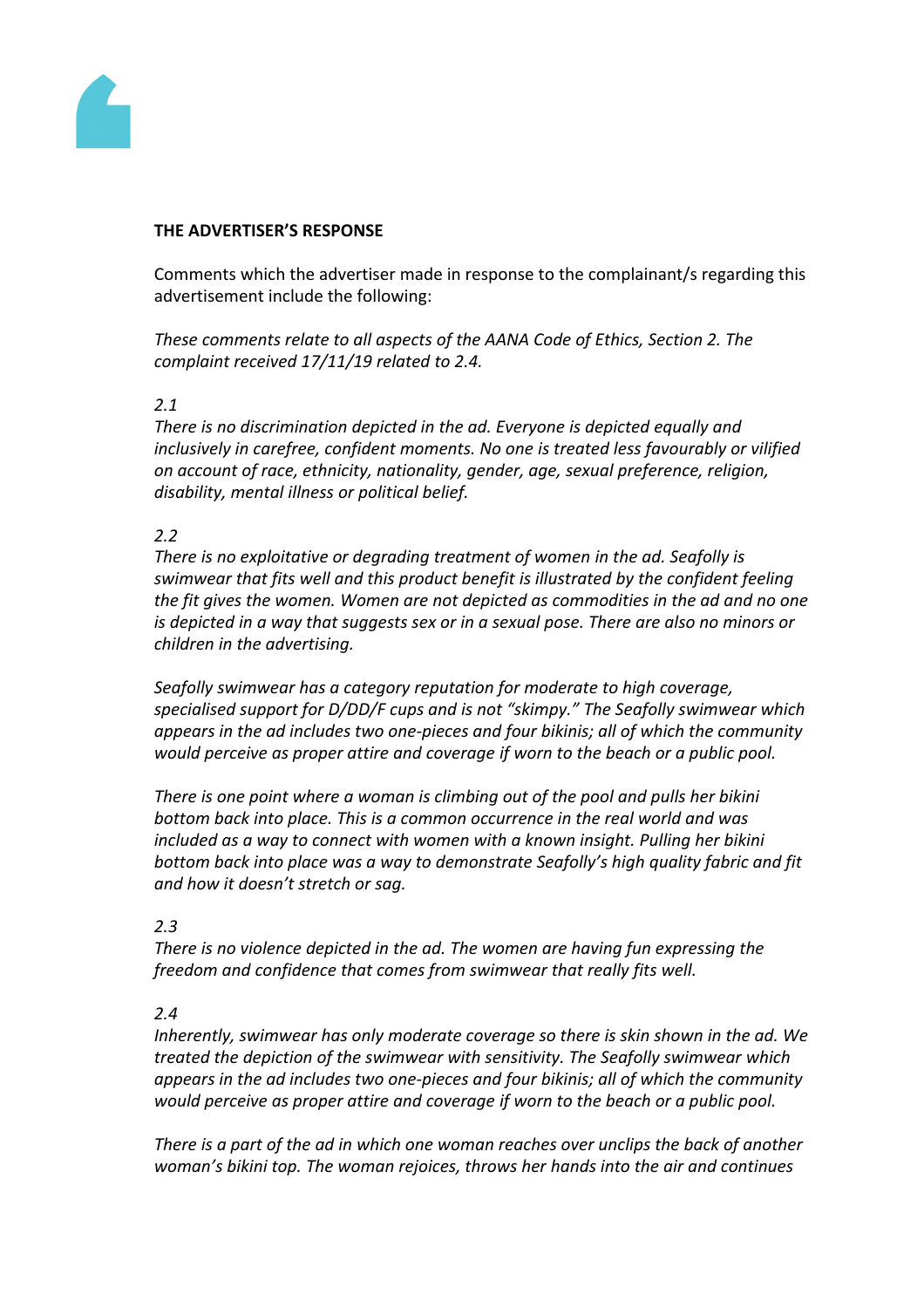

*to run towards the water. This is a folly – a moment of spontaneous fun that comes from feeling confident. The woman's bare back is shown but there is no frontal nudity.*

*The CAD rating for the cinema ad was rated "G." However, in our selection of films to run the ad in cinema, we chose to place the ad in movies with a rating of "PG" or higher, which reflected our sensitivity to the relevant female audiences attending those films.*

# *2.5*

*There are no mentions of bad language in the ad. At the beginning of the ad, the voice over (VO) says "If you've got it, own it. And if you don't got it, pfft, own it anyway." This section of VO was placed over the point when the woman momentarily loses control of the dogs and she is pulled forward. The "if you don't got it" refers to the dogs getting away. She is then shown regaining control and laughing it off.*

## *2.6*

*The production of the ad was conducted under the supervision of a safety officer and trained lifeguard. There are no violations of the Prevailing Community Standards for health and safety depicted in the ad.*

*• The woman walking down the street with dogs is wearing sneakers as footwear.*

*• The woman mowing the lawn is wearing work boots that cover her ankles and work socks.*

*• The woman who jumps in the pool lands where water depth is safe for her to jump into.*

*• The four women who run towards the ocean are only in the water to ankledeep.*

# *2.7*

*The advertisement was clearly distinguishable as advertising and contained the logo of the company at the end of the ad. The media placement was part of the cinema premovie advertising.*

## *Additional Information*

# *'Own Your Folly' Campaign Context*

*The campaign's purpose is to remind women what the benefit of great fit can do for their inner confidence. It is not about standing around posing in swimwear. It's about women embracing everything about themselves and feeling good. It's about the mischief and freedom that comes from our Australian attitude. Something we share in common, inclusively.*

*The campaign will continue to represent a variety of women owning their folly, in a multitude of ways. We will do this through social media content, influencer marketing,*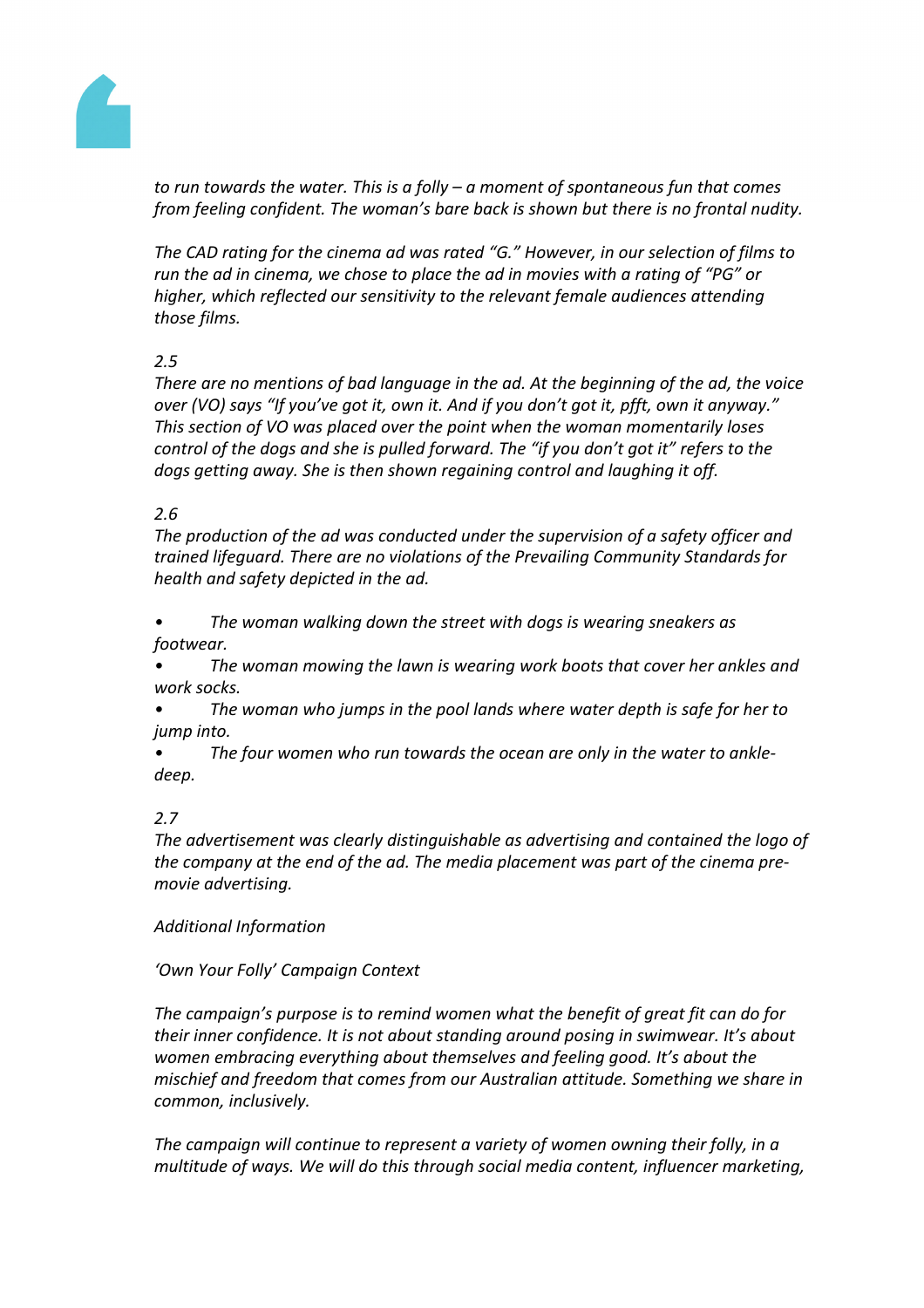

*consumer competitions, events and a new fit styling service model rolling out to our stores.*

*'Own Your Folly' Campaign Testing*

*The storyboard and concept for the TVC was tested in Focus Groups in Melbourne in June 2019 prior to production. At that time, the agency, Thinkerbell ran two focus groups and used visual stimulus and descriptions of the TVC to understand how women would receive the message. The conclusions were that women understood the sentiment and confidence of OWN YOUR FOLLY, it was empowering and unoffensive.*

*'Own Your Folly' Manifesto*

*We're here to support women. We believe they should be free do whatever, whenever they want. Just like our swimwear, we lift women up and hold them tight.*

*Life can get pretty serious. So, we all need a little folly. Folly is less perfect, more playful. It lives in life's spontaneous moments. Folly is the freedom and confidence that comes from feeling good in swimwear that really fits.*

*Whatever your folly, we give women the confidence to own it. OWN YOUR FOLLY. Seafolly*

## **THE DETERMINATION**

The Ad Standards Community Panel (the Panel) considered whether this advertisement breaches Section 2 of the AANA Code of Ethics (the Code).

The Panel noted the complainant's concerns that the advertisement depicts women in a sexualised manner, and that such imagery does not portray a positive image for young women, and that the level of nudity was inappropriate.

The Panel viewed the advertisement and noted the advertiser's response.

The Panel noted that Section 2.2 of the Code states: "Advertising or marketing communications should not employ sexual appeal: (a) where images of Minors, or people who appear to be Minors, are used; or (b) in a manner which is exploitative or degrading of any individual or group of people."

The Panel noted the AANA Practice Note which provides guidance on the meaning of the terms exploitative and degrading: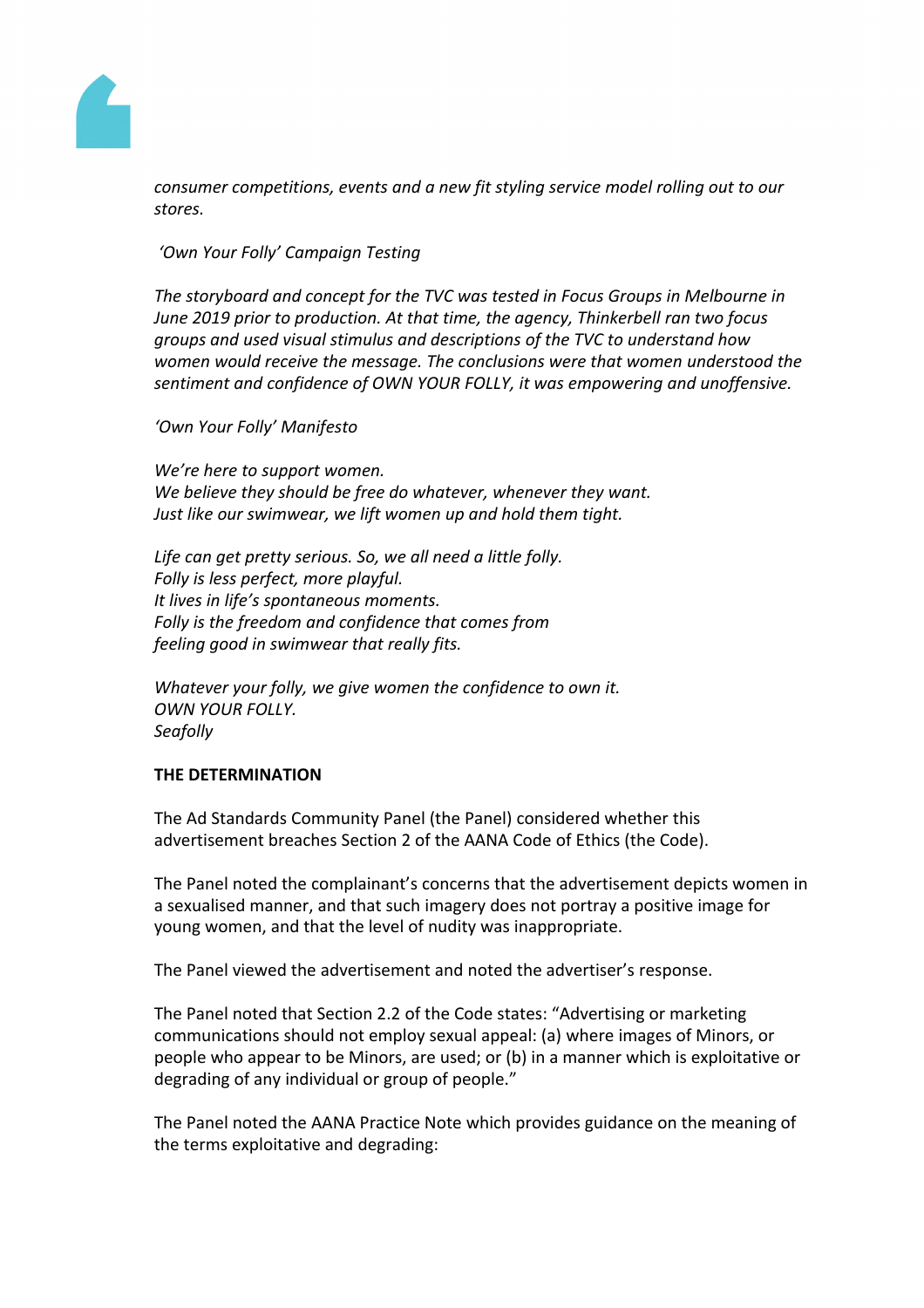

"Exploitative - means (a) taking advantage of the sexual appeal of a person, or group of people, by depicting them as objects or commodities; or (b) focussing on their body parts where this bears no direct relevance to the product or service being advertised.

Degrading – lowering in character or quality a person or group of people."

The Panel noted that the advertised product is swimwear and the advertiser is justified in showing the product and how it would be worn provided that in doing so it meets the provisions of the Code.

The Panel first considered whether the advertisement used sexual appeal.

The Panel considered that the style of the swimwear the women were wearing in combination with the women's poses did constitute sexual appeal.

The Panel noted that the advertisement features both wider shots and close-ups of the models. The Panel noted that the close up scenes of the models are focussed on the product being advertised and are not specifically directed at the models' bodies.

The Panel considered a specific scene in which a woman is depicted moving her swim bottoms after climbing out of a pool and noted that there was a focus on her buttocks. The Panel considered that the scene shows a common action upon climbing out of a pool and does not focus unnecessarily on the woman's buttocks .

The Panel also noted a specific scene in which a woman is depicted running without a swim top on. The Panel considered that the woman is only shown from behind and her breasts are not visible.

The Panel noted that the tagline of the advertisement is "own your folly" and noted the advertiser's response that the message of the advertisement is to have fun in their swimwear and that you don't need to look a certain way to do that.

The Panel considered that the women in the advertisement appeared happy and having fun with other women and comfortable in the clothing they are shown in. The Panel considered that there was no suggestion of their character being exploited or degraded.

The Panel determined that the advertisement did not employ sexual appeal that was exploitative or degrading of any person or group of people and therefore did not breach Section 2.2 of the Code.

The Panel considered whether the advertisement was in breach of Section 2.4 of the Code. Section 2.4 of the Code states: "Advertising or Marketing Communications shall treat sex, sexuality and nudity with sensitivity to the relevant audience".

The Panel considered whether the advertisement contained sex, sexuality or nudity.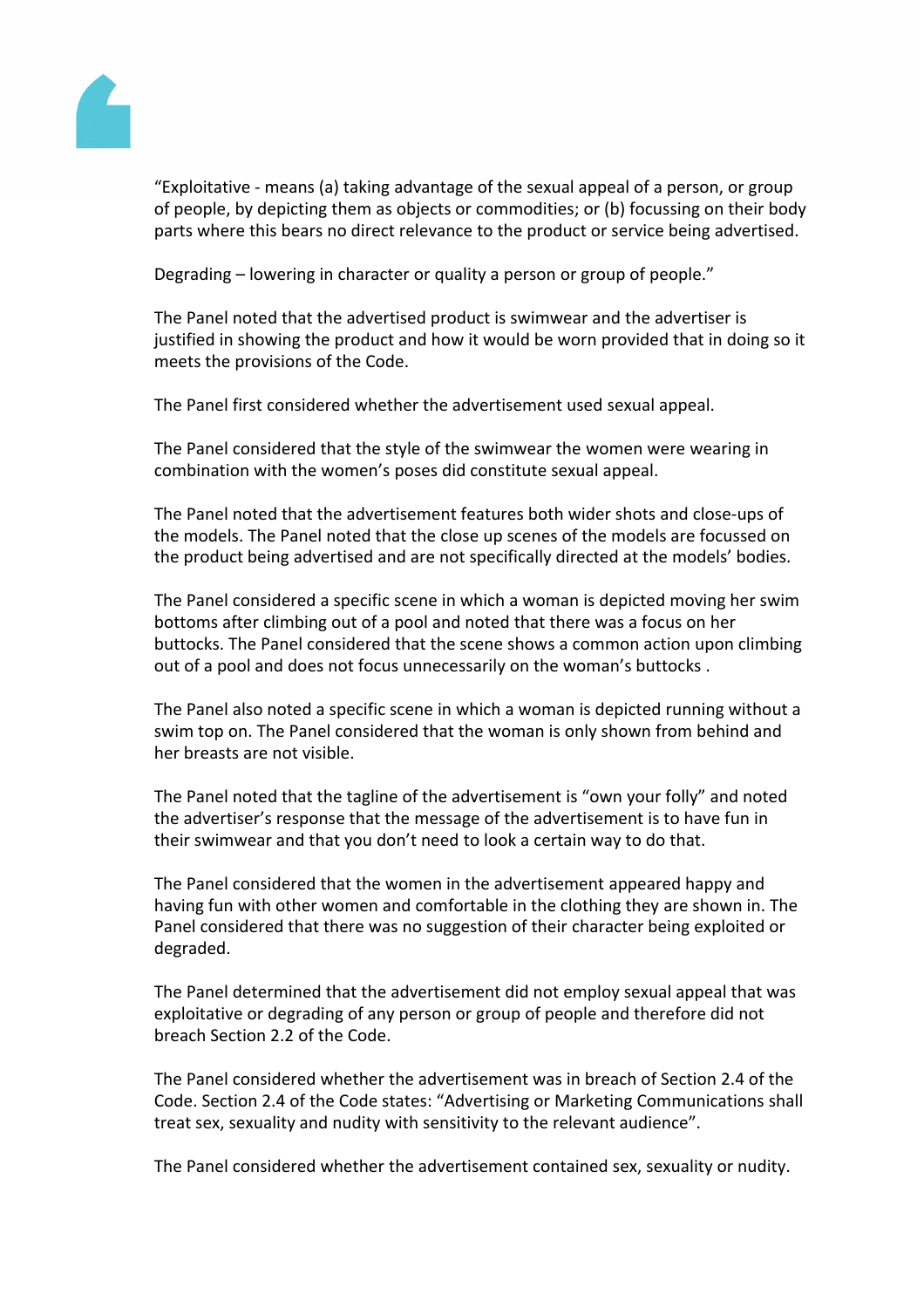

The Panel noted the Practice Note for the Code states:

"Images which are not permitted are those which are highly sexually suggestive and inappropriate for the relevant audience. Explicit sexual depictions in marcomms, particularly where the depiction is not relevant to the product or service being advertised, are generally objectionable to the community and will offend Prevailing Community Standards."

The Panel noted the complainants' concerns that the women are depicted in bathers and skimpy attire in a sexualised manner, and that such imagery indicates to young women that this is how they should dress and can be detrimental to their mental health.

The Panel considered whether the advertisement depicted sex. The Panel noted the dictionary definition of sex most relevant to this section of the Code of Ethics is 'sexual intercourse; sexually stimulating or suggestive behaviour.' (Macquarie Dictionary 2006).

The Panel considered that the depiction of women in swimwear is not of itself a depiction of sexual intercourse, sexual stimulation or suggestive behaviour and that the advertisement as a whole did not contain sex.

The Panel considered whether the advertisement depicted sexuality.

The Panel noted the definition of sexuality includes 'sexual character, the physical fact of being either male or female; the state or fact of being heterosexual, homosexual or bisexual; sexual preference or orientation; one's capacity to experience and express sexual desire; the recognition or emphasising of sexual matters'. The Panel noted that the use of male or female actors in an advertisement is not of itself a depiction of sexuality.

The Panel considered that the style of swimwear being promoted was not inherently sexualised, but considered that some members of the community may consider any advertisement featuring people in swimwear to be sexualised.

The Panel considered that the depiction of the women wearing this style of swimwear was relevant to the product being promoted. The Panel considered that although it is reasonable for an advertiser to depict the product being promoted, the depiction should be treated with sensitivity to the relevant audience. The Panel determined that the advertisement did contain sexuality.

The Panel considered whether the advertisement contained nudity and noted that the dictionary definition of nudity includes 'something nude or naked', and that nude and naked are defined to be 'unclothed' and 'without clothing or covering' (Macquarie Dictionary 2006). The Panel considered that the Code is intended for the Panel to consider the concept of nudity, and that partial nudity is factor when considering whether an advertisement firstly contains nudity.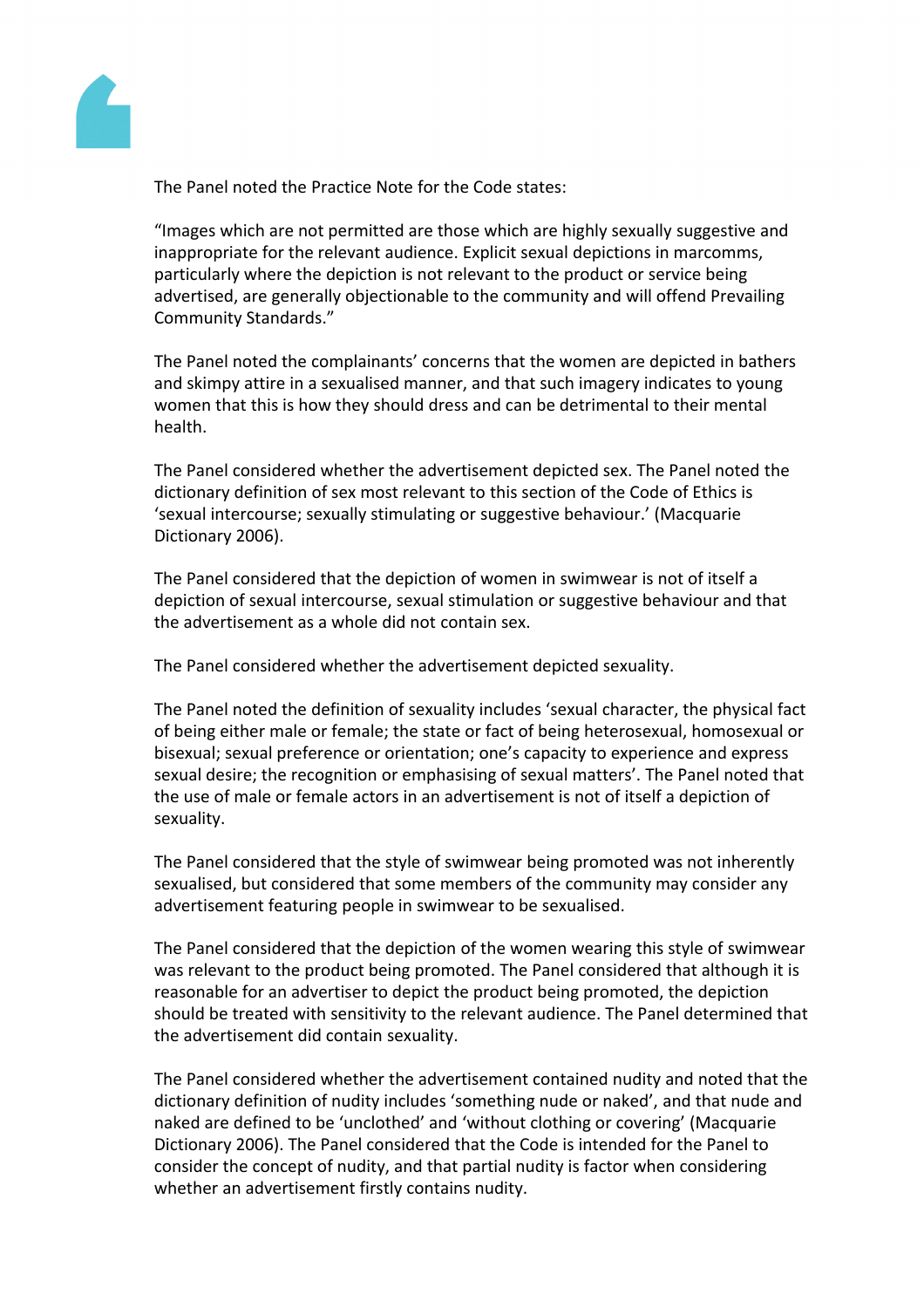

The Panel noted a scene in the advertisement which depicted a topless woman shown from behind. The Panel considered most members of the community would view a woman's bare back, where her bikini top was playfully removed by a friend as she is running into the ocean, to be a depiction of partial nudity.

The Panel then considered whether the advertisement depicted sexuality and nudity with sensitivity to the relevant audience. The Panel considered the meaning of 'sensitive' and noted that the definition of sensitive in this context can be explained as indicating that 'if you are sensitive to other people's needs, problems, or feelings, you show understanding and awareness of them.'

(https://www.collinsdictionary.com/dictionary/english/sensitive)

The Panel considered that the requirement to consider whether sexual suggestion is 'sensitive to the relevant audience' is a concept requiring them to consider who the relevant audience is and to have an understanding of how they might react to or feel about the advertisement – the concept of how subtle sexual suggestion is or might be is relevant to the Panel considering how children, and other sections of the community, might consider the advertisement.

The Panel noted that the advertisement aired before a PG rated family movie in the cinema. The Panel considered that the relevant audience for this advertisement would likely be broad and include children.

The Panel considered that there was no undue focus on nudity or the women's bodies and the overall impression of the advertisement was not strongly sexualised. The Panel considered that the women in the advertisement were not posed in a sexualised manner. The Panel considered that while the advertisement may be viewed by a broad audience including children, the images themselves were not overtly sexual. The Panel considered that the advertisement did treat the issue of sexuality in regards to the imagery of the advertisement with sensitivity to the relevant audience.

The Panel considered the Practice Note for the Code which provides:

"Full frontal nudity and explicit pornographic language is not permitted. Images of genitalia are not acceptable. Images of nipples may be acceptable in advertisements for plastic surgery or art exhibits for example."

The Panel noted a scene in the advertisement which depicted a topless woman shown from behind. The Panel considered that her breasts are not visible at any point in the advertisement, and considered most members of the community would not consider a bare back to be inappropriate nudity. The Panel considered that the sexuality and nudity would not be considered confronting or inappropriate by those viewing the advertisement.